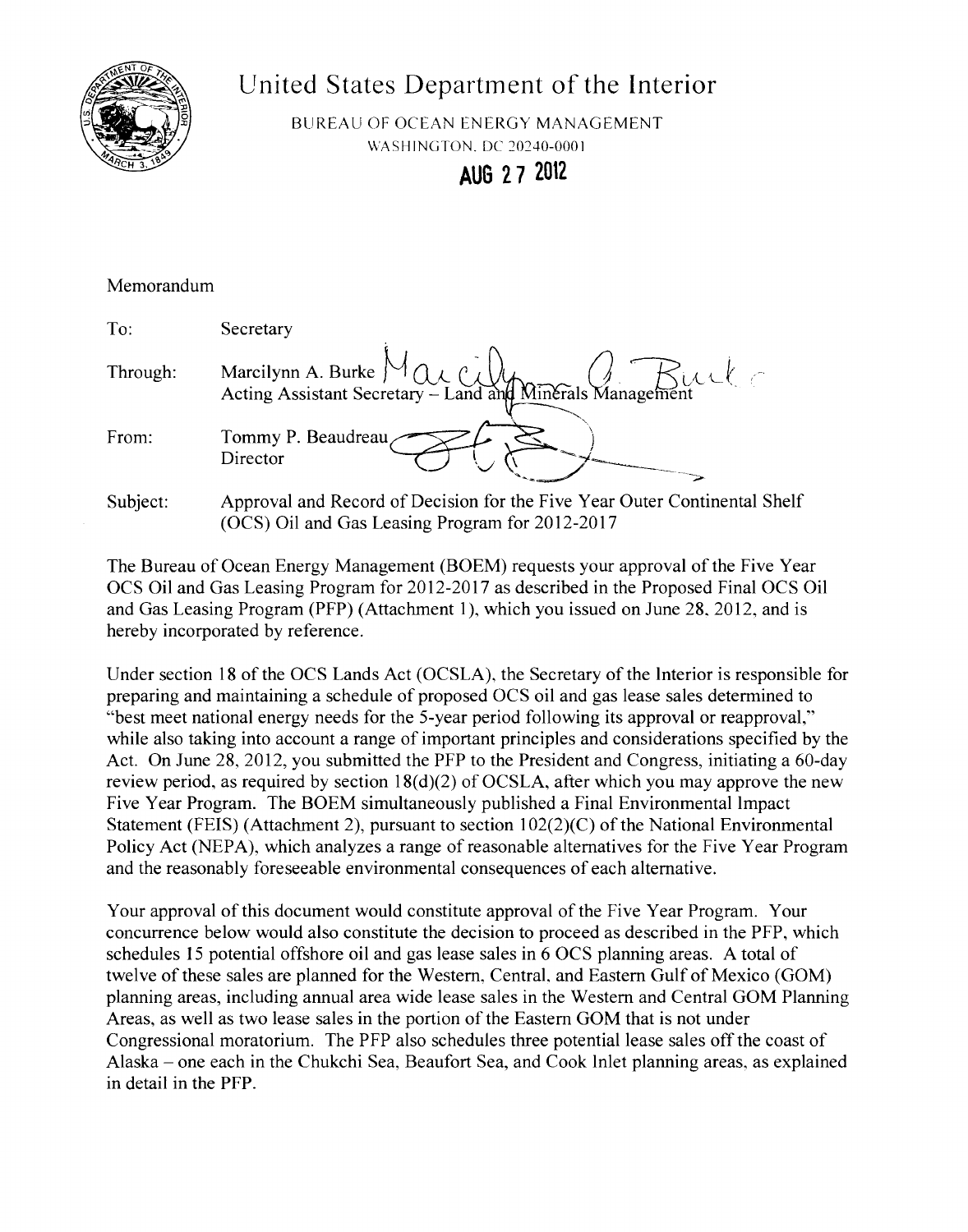The FEIS, which is hereby incorporated by reference, analyzed eight alternatives, which BOEM evaluated along with comments received throughout the NEPA process. Alternative 1 is the Proposed Action in the FEIS and Alternative 8 is the No Action Alternative. The other action alternatives are variations of Alternative 1, with each of them excluding one of the planning areas as follows: Alternative 2- Exclude the Eastern GOM Planning Area, Alternative 3- Exclude the Western GOM Planning Area, Alternative 4- Exclude the Central GOM Planning Area, Alternative 5 - Exclude the Beaufort Sea Planning Area, Alternative 6 - Exclude the Chukchi Sea Planning Area, and Alternative 7- Exclude the Cook Inlet Planning Area.

The decision to select the proposal as described in the PFP was based on a balancing of national policy considerations as explained in Section IV.E of the PFP. These considerations included the statutory directive to best meet national energy needs and the weighing of the factors identified in section  $18(a)$  of OCSLA. The PFP makes available all of the planning areas with the highest resource potential, which together include more than 75 percent of the undiscovered technically recoverable oil and gas resources on the OCS. The full discussion of how the Section 18 factors were weighed is contained in Section I of the PFP.

The BOEM has identified Alternative 1 in the FEIS as the environmentally preferable alternative in the FEIS. Section 2.11 and Section 4.5 of the FEIS support the identification of Alternative 1 as the environmentally preferred alternative.

The FEIS also addresses methods to avoid or minimize environmental harm throughout the lease sale planning process (see 40 CFR 1505.2(c)). The OCSLA establishes a multi-phased approach to the lease sale planning process, which begins at the broad programmatic phase, with the establishment of a Five Year Program. The process continues with ongoing and more sitespecific analysis in planning the specific configurations of each individual lease sale-including the design of mitigation measures to protect the environment. The FEIS contains an appendix of ''Assumed Mitigation Measures," which lists commonly applied mitigation techniques that have historically been required on a majority of lease sales. The PFP also describes BOEM's work to develop innovative features, such as a mitigation tracking table, that will track the lineage and treatment of suggestions for spatial exclusions, temporal deferrals, and mitigation from the Five Year Program to the lease sale phase and on to the plan phase. Adopting specific mitigation measures at this Program stage of the planning process is impracticable because such measures are developed for, and individually applied to, the specific circumstances associated with each lease sale and subsequent plan decisions. Accordingly, specific mitigation measures are not adopted in this Program and will be developed contemporaneously with specific sales or plan approvals.

During the 60-day review period that followed the issuance of the PFP, BOEM received correspondence which is summarized as an attachment to this memorandum (Attachment 3).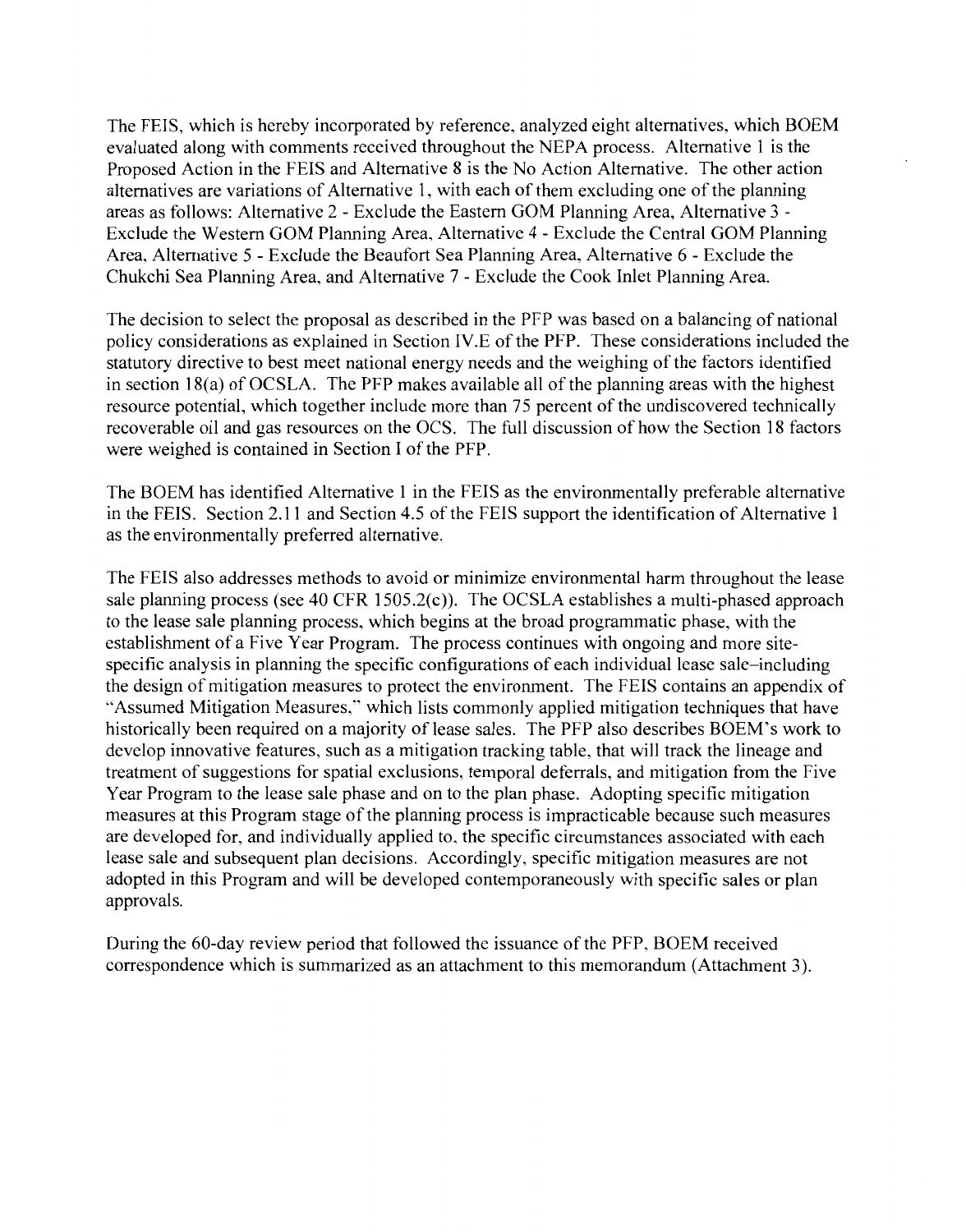## Secretarial Decision

The BOEM recommends that you approve the Five Year OCS Oil and Gas Leasing Program for 2012-2017 as set forth in the PFP issued on June 28, 2012 at the conclusion of the 60-day review period on August 27, 2012.

Approved: X Disapproved: \_\_\_ \_ Secretary of the Interior O<sup>D</sup>

AUG 2 7 2012<br>Date:

**Attachments**